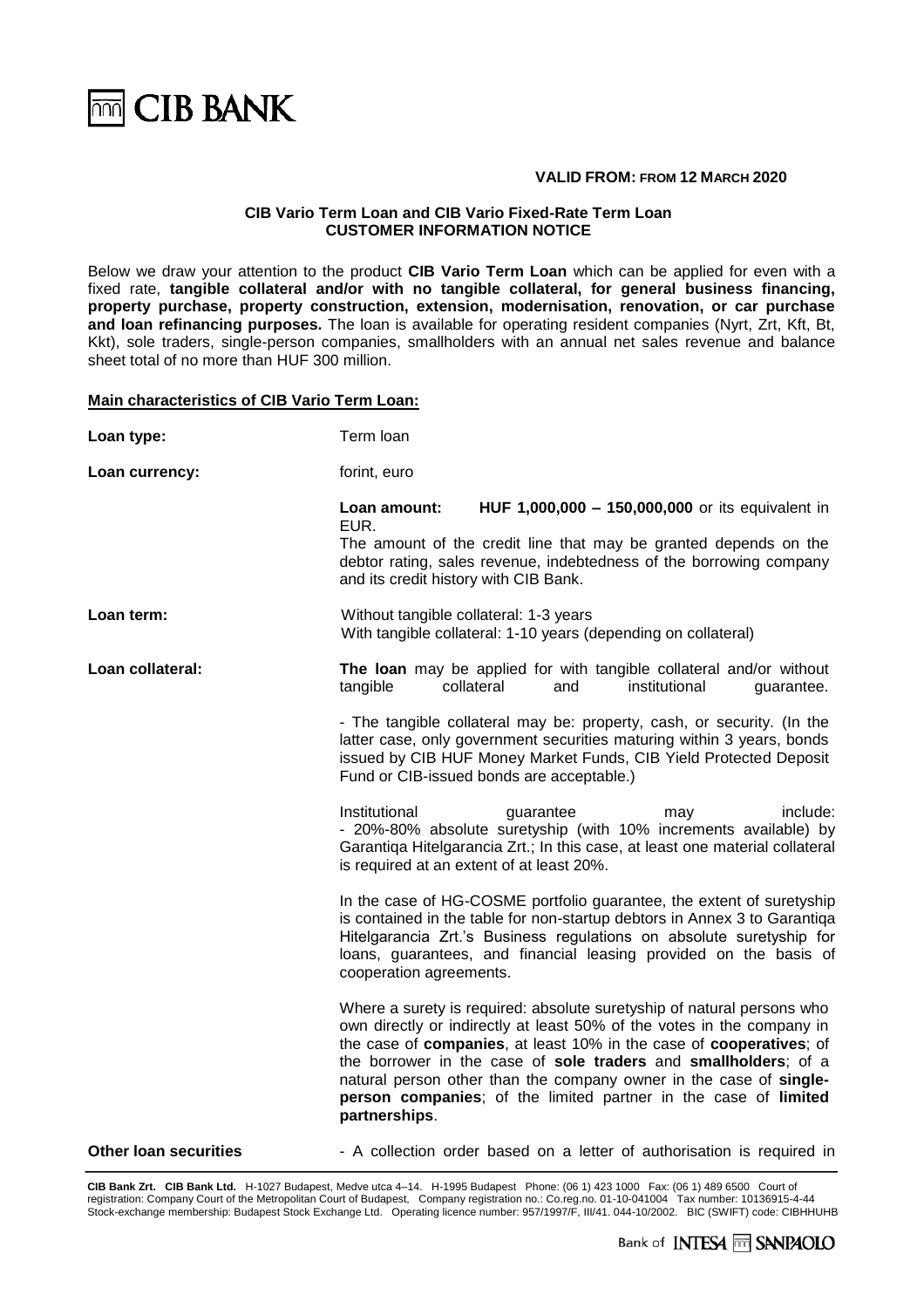

respect of any accounts kept by the borrowing company and sureties at other banks; in the case of sole traders and smallholders, also in respect of their private accounts, with the account holding bank's<br>statement of acceptance. of acceptance.

**Required account turnover:** Annually, completion of credit transactions turnover corresponding to three/five times the credit line, according to the loan collateral

The valid terms for the products are contained in the effective **List of Conditions for the CIB Term Loan for small enterprises.**

# **Main conditions applicable to the borrower:**

- ➢ Not subject to bankruptcy, liquidation or final settlement proceedings, and no foreclosure proceeding has been launched against it, either in the past 3 years or at present; tax number is not suspended or cancelled;
- $\triangleright$  Has no overdue public debt;
- $\triangleright$  No ongoing lawsuit filing is indicated in the company registration certificate of the applicant;
- ➢ There must be no transfer orders of authorities enforced against the company's bank account held at CIB Bank;
- ➢ At least one full closed year of business operation;
- ➢ The company's equity must not be negative and must be at least equal to subscribed capital;
- $\triangleright$  Not listed in the CCIS with a disqualifying entry;
- $\triangleright$  The customer's loans at CIB Bank have not been restructured in the past 12 months;
- ➢ In the past 12 months, there have been no official transfer orders against the customer's account kept at CIB that were not fulfilled or were only partially fulfilled for more than 35 days, and no such orders are currently outstanding;
- $\triangleright$  The full list of grounds for exclusion from the absolute suretyship of Garantiga Hitelgarancia Zrt. is contained in Section 4 of the Business regulations on absolute suretyship for loans, guarantees, and financial leasing provided on the basis of cooperation agreements is available here: <https://garantiqa.hu/penzugyi-intezmenyeknek/uzletszabalyzat/>

## **Main conditions applicable to the absolute surety:**

- $\triangleright$  An adult Hungarian citizen or adult citizen of an EU member state, or a private individual with dual or multiple citizenship including citizenship of an EU members state, who has had a registered (permanent) address in Hungary for at least 3 years;
- $\triangleright$  In all cases the absolute suretyship of the two largest owners is required, but one surety is also acceptable if that person's ownership ratio in the enterprise is at least 50%. If the owners of the enterprise include another enterprise, then the absolute suretyship must in all cases be provided by the private individuals who are – either directly or indirectly – the largest owners. In the case of a single-owner limited liability company (Kft) one surety is required. In the case of sole traders or single-person companies and smallholders, the absolute suretyship of another natural person/in the case of single-person companies, of a natural person other than the owner, is required.
- ➢ The full list of grounds for exclusion from the absolute suretyship of Garantiqa Hitelgarancia Zrt. is contained in Section 4 of the Business regulations on absolute suretyship for loans, guarantees, and financial leasing provided on the basis of cooperation agreements is available here: <https://garantiqa.hu/penzugyi-intezmenyeknek/uzletszabalyzat/>

**CIB Bank Zrt. CIB Bank Ltd.** H-1027 Budapest, Medve utca 4–14. H-1995 Budapest Phone: (06 1) 423 1000 Fax: (06 1) 489 6500 Court of registration: Company Court of the Metropolitan Court of Budapest, Company registration no.: Co.reg.no. 01-10-041004 Tax number: 10136915-4-44 Stock-exchange membership: Budapest Stock Exchange Ltd. Operating licence number: 957/1997/F, III/41. 044-10/2002. BIC (SWIFT) code: CIBHHUHB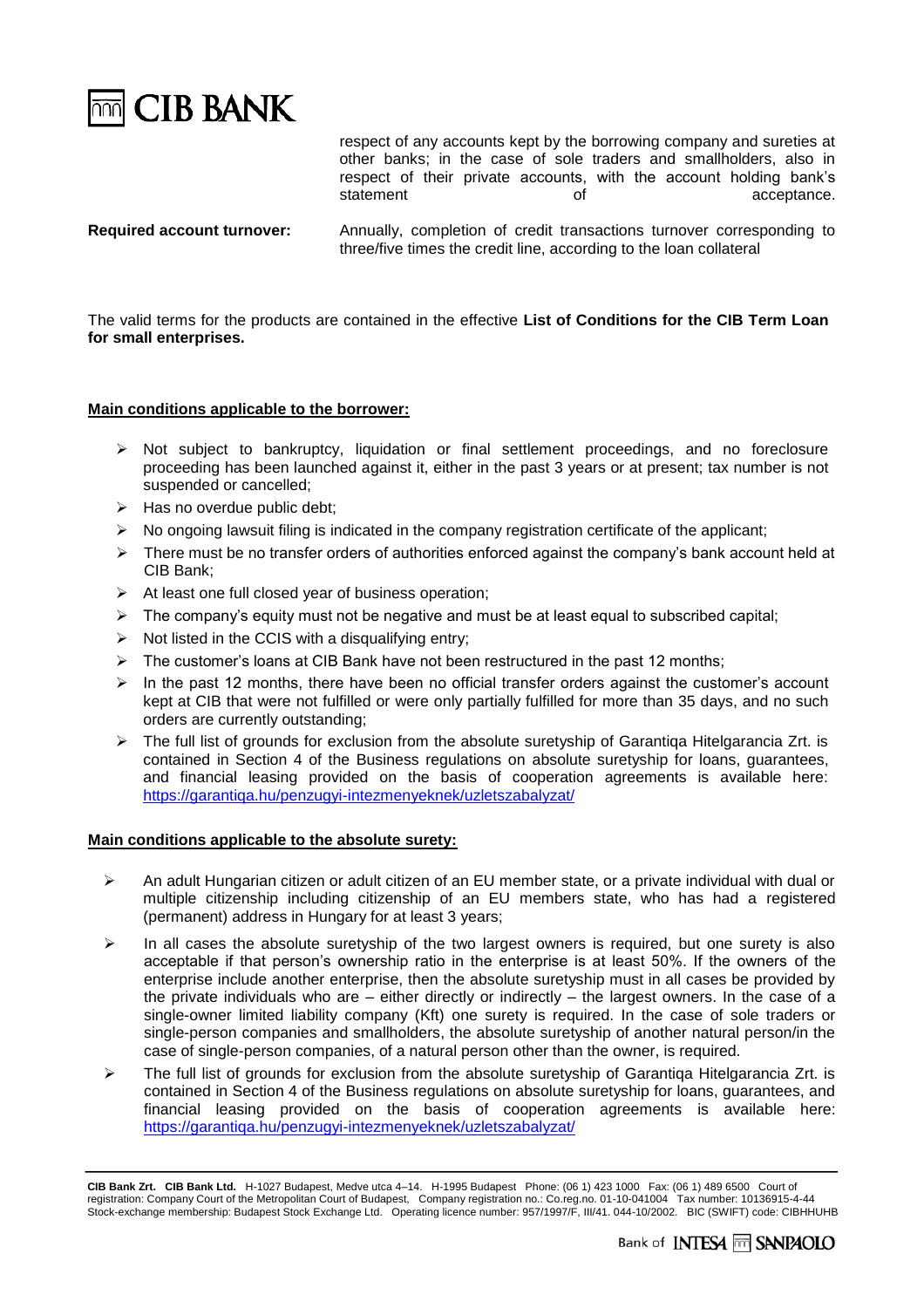

 $\overline{\mathbb{R}}$  CIB BANK

## **To apply, you need to submit the following documents to the bank branch that manages the account:**

- ➢ Fully completed **Application Form** appropriate for the requested type of credit facility, signed by the company and the sureties;
- ➢ Annual **financial statements** for 1 full closed year (uploaded), or duly signed returns for personal income tax (SZJA)/simplified business tax (EVA)/itemised small-taxpayer tax (KATA) for 2 years (in the case of 1 year closed, for 1 year);
- ➢ The **latest memorandum of association**, deed of establishment consolidated with amendments (and any amendments thereto, unless consolidated with the base contract, and members' resolution, if these documents require this for any borrowing).

If the private individual surety is one of the owners of the related company, it must be submitted also in the case of the related company;

- ➢ **Documentation** related to the surety acceptance of **Garantiqa Hitelgarancia Zrt.**: <https://garantiqa.hu/penzugyi-intezmenyeknek/kerelmi-nyomtatvanyok/hitel-es-garancia/>
- ➢ **Documentation** related to the acceptance of suretyship provided as part of the HG-COSME Program (Cosme Porfoliogarancia):

<https://garantiqa.hu/penzugyi-intezmenyeknek/kerelmi-nyomtatvanyok/cosme/>

➢ In the case of **loan refinancing**, the **contract** that underlies the liability to be refinanced.

# **To apply, you need to submit the following documents, depending on collateral, to the bank branch that manages the account:**

- ➢ Authenticated copies of the **title deeds** for all the affected properties, issued no earlier than 30 days before (full deed and informative copy are acceptable); or the non-authenticated title deed queried by the Bank;
- ➢ where the property offered as collateral is a land with a building on it, a layout plan or **map copy** not older than 30 days;
- ➢ Property **valuation** (commissioned by the Bank);
- $\triangleright$  In the case of undivided shared ownership, the agreement on the division of usage rights, and statement on waiver of pre-emptive rights; in the case of companies and public institutions, it is only acceptable with the counter-signature of a legal representative.
- $\triangleright$  In the case of a let property the rental agreement (presentation of the original in the branch)
- ➢ **In the case of sale** (presentation of the originals in the branch):
	- $\circ$  No later than the signing of the contract, the sale and purchase agreement having affixed the stamp of the land registry office for the land to be purchased; \*
	- $\circ$  In the case of a binder, the sale and purchase binder that also includes the provisions specified by the Bank – endorsed by a lawyer or prepared by a notary public; \*
	- o In the case of condominiums, the deed of establishment of the condominium, where the apartments have not yet been subdivided into units (acceptable in the case of no more than 10 properties) or the title deed is not completed;
	- $\circ$  If a minor is also involved in the transaction: a legally effective declaration of consent of the Child Care Authority on consent to the sale and purchase;
	- $\circ$  Certification by a lawyer of the content of the margin note on the Title Deed for the property affected by the loan purpose – in the case of the purchase of a new-build property.

Requirements in the case of staggered financing:

**CIB Bank Zrt. CIB Bank Ltd.** H-1027 Budapest, Medve utca 4–14. H-1995 Budapest Phone: (06 1) 423 1000 Fax: (06 1) 489 6500 Court of registration: Company Court of the Metropolitan Court of Budapest, Company registration no.: Co.reg.no. 01-10-041004 Tax number: 10136915-4-44 Stock-exchange membership: Budapest Stock Exchange Ltd. Operating licence number: 957/1997/F, III/41. 044-10/2002. BIC (SWIFT) code: CIBHHUHB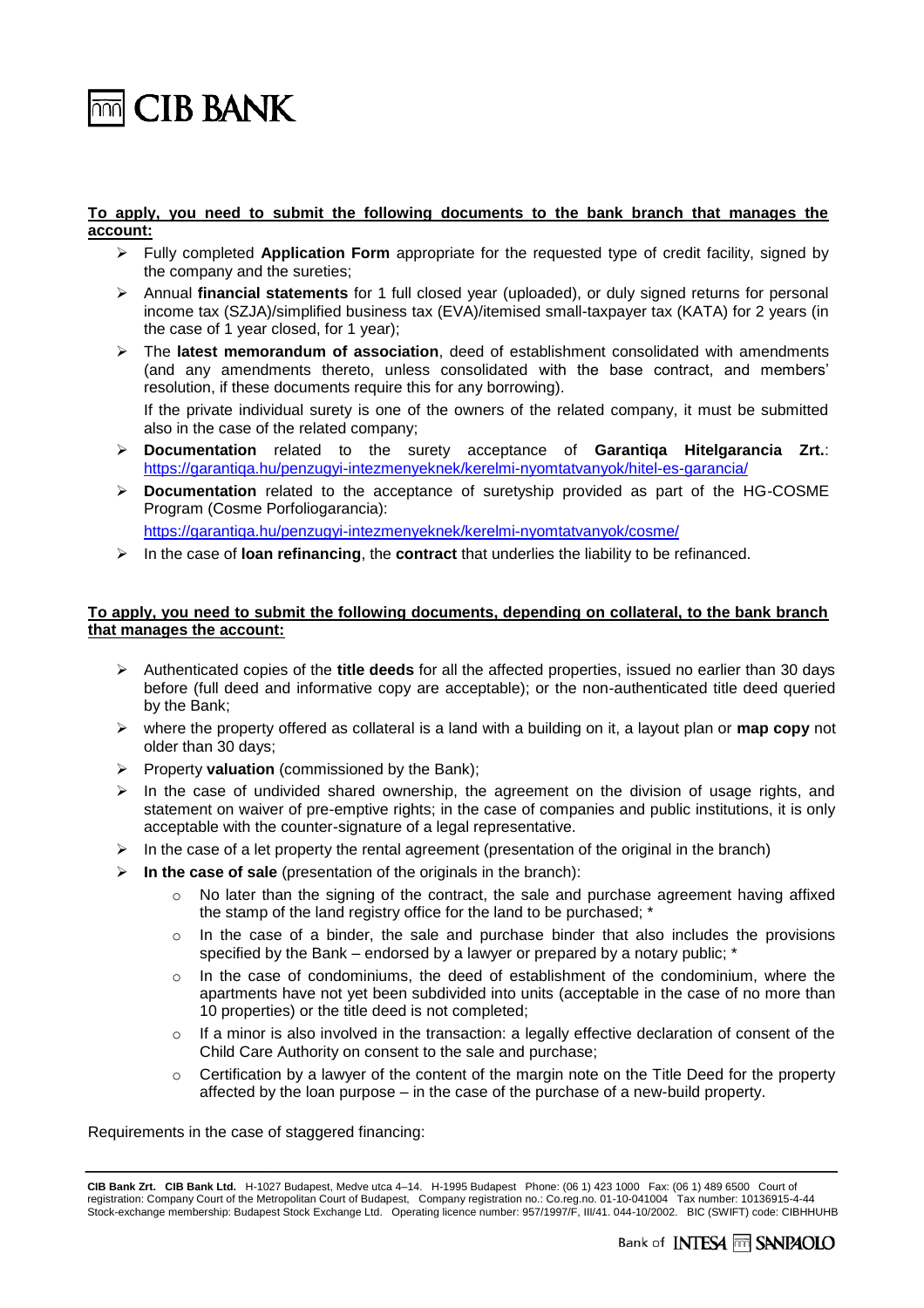

- Disbursement is executed in multiple (2 or 3) instalments, depending on the degree of completion, within maximum 18 months. A precondition for the disbursement of the 1st and 2nd instalment is a Technical Review carried out by the Appraiser, which also includes a confirmation of the degree of readiness.
- ➢ Partial disbursements shall be executed as follows (the approval may differ from this):
	- $\circ$  1st instalment: If a 40% degree of readiness has been reached, its extent is 45% of the loan,
		- $\circ$  2nd instalment: If a 65% degree of readiness has been reached, its extent is 45% of the loan amount
	- $\circ$  3rd instalment: if an occupancy permit or an official certificate attesting to acknowledgement of occupancy is submitted, 10% of the loan amount (no technical review is required)

\*If the loan purpose is sale and purchase, the content requirements related to the sale and purchase contract are as follows:

- $\triangleright$  The real estate to be purchased must be free from litigation, encumbrances and claims (the real estate is disencumbered simultaneously with the sale and purchase).
- $\triangleright$  The final deadline for payment of the purchase price part that is intended to be financed from the loan has not yet expired by the date of the expected disbursement.
- $\triangleright$  The contract must stipulate that the sale is with suspension of title, and the manner of the final transfer of ownership.
- ➢ The seller must consent to the **registration of the** buyer's **title**, but the parties must request that this procedure be suspended until further conditions are met (until the payment of the last purchase price instalment using the loan or the submission of the specific permission to register, deposited in escrow with a lawyer). **No contrary provisions may be included** in the sale and purchase agreement (retention of title).
- $\triangleright$  The loan amount should always be the last purchase price instalment. The seller must declare that he or she has received the amount of the purchase price paid until that time.
- $\triangleright$  The sale and purchase contract must specify that the buyers wish to repay the last purchase price part from the loan to be provided by CIB Bank, by bank transfer into the bank account indicated by the seller.
- $\triangleright$  In the case of more than one seller or where there is a usufructuary, who waives the usufruct in exchange for consideration – or usufructuary, the ratio in which the sellers and the usufructuary share the right to the purchase price part that payable from the loan and the specific amount must also be indicated.
- $\triangleright$  In the case of countersigning by a lawyer, placing of the statement on transfer of title in escrow with a lawyer, and acceptance to file the statement on transfer of title at the Land Office within 5 working days following receipt of the full amount of the purchase price. In the case of representation by legal counsel (public institutions), acceptance to file the statement on transfer of title at the Land Office within 5 working days following receipt of the full amount of the purchase price.
- $\triangleright$  The final deadline for payment of the last purchase price part that is intended to be financed from the loan has not yet expired by the date of the expected disbursement.
- ➢ The Buyer(s)' commitment to the effect that if CIB Bank, for any reason, accepts to provide a loan amount smaller than the loan requested by the Buyer(s), the Buyer(s) will pay the part of the purchase price in excess of the loan amount to Seller(s) using their own funds, prior to the disbursement of the loan provided by CIB Bank.
- $\triangleright$  In the case of several buyers, stating the ownership ratios of the buyers.
- ➢ Countersigning by a lawyer or legal counsel, or notarial deed.
- ➢ The parties' and the lawyer's/legal counsel's signed initials on every page.

You can download the application form from our website (www.cib.hu) or you can receive a physical copy in any of our branches.

**CIB Bank Zrt. CIB Bank Ltd.** H-1027 Budapest, Medve utca 4–14. H-1995 Budapest Phone: (06 1) 423 1000 Fax: (06 1) 489 6500 Court of registration: Company Court of the Metropolitan Court of Budapest, Company registration no.: Co.reg.no. 01-10-041004 Tax number: 10136915-4-44 Stock-exchange membership: Budapest Stock Exchange Ltd. Operating licence number: 957/1997/F, III/41. 044-10/2002. BIC (SWIFT) code: CIBHHUHB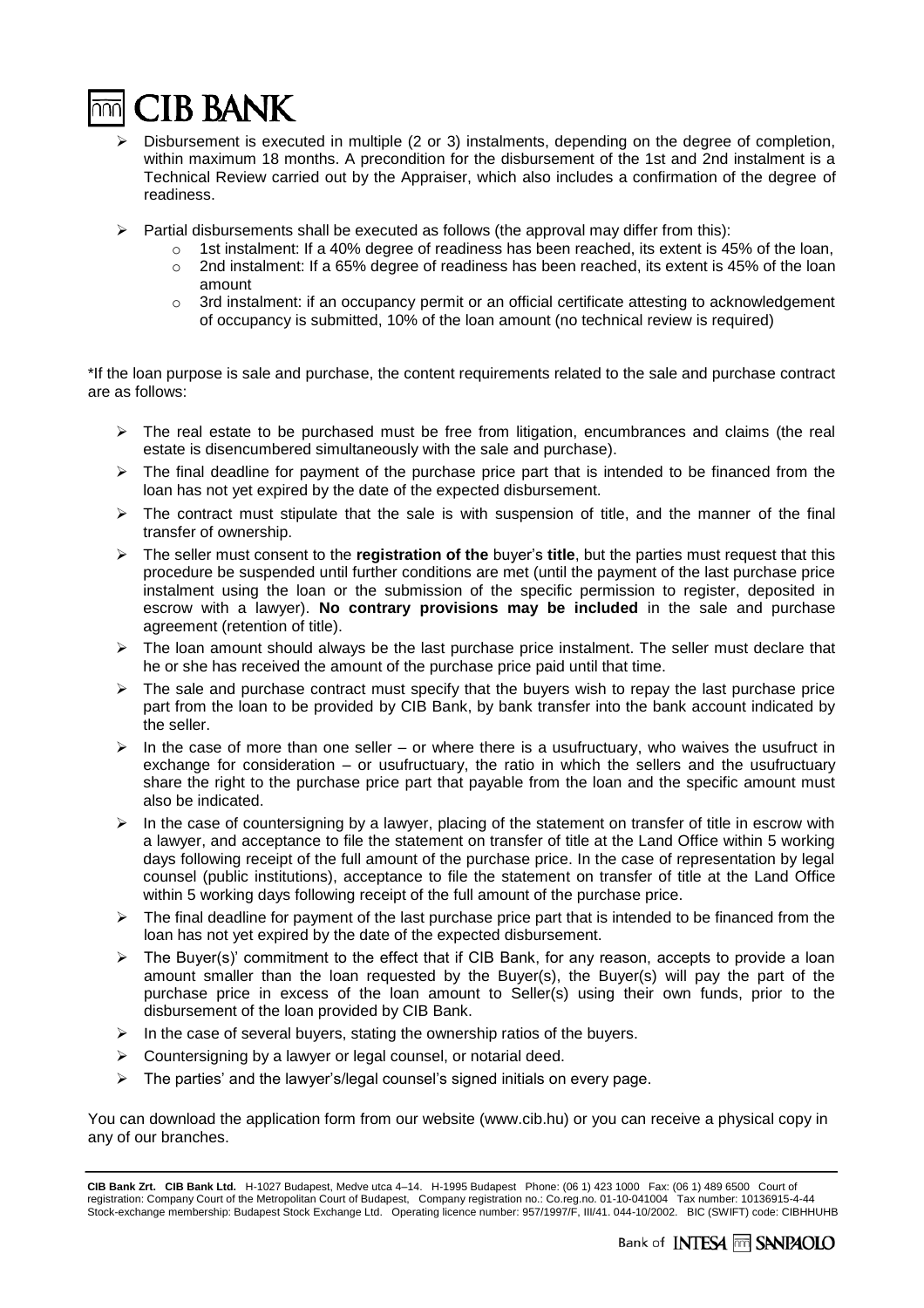

**Our bank makes a decision on the credit application** submitted with no deficiencies, and the contract may be signed in the case of a positive decision. In the case of suretyship by Garantiqa Hitelgarancia Zrt. or an absolute suretyship granted under the HG-COSME Program (Cosme Portfolio Guarantee), where the loan amount is at least MHUF 5, or in the case of property collateral, the loan and absolute suretyship agreement must be executed as a bilateral notarial deed or a unilateral debt acknowledgement statement.

## **Documents to be submitted for signing the contract:**

- ➢ **NAV tax clearance certificate** issued within the past 30 days, **OR**
- ➢ The customer is listed on the **NAV website** among taxpayers with **no unpaid public dues** or among qualified **taxpayers**;

## **Documents required for disbursement:**

- ➢ A validly executed (signed) **loan and mortgage contract** (executed as a unilateral debt acknowledgement statement or bilateral public deed);
- ➢ **Absolute suretyship contract** (executed as a unilateral debt acknowledgement statement or bilateral public deed);
- ➢ **Mortgage registration application registered** by the Land Office or a **title deed** issued within the past 30 days and containing the registration request at least in the form of a margin note, or the nonauthentic title deed requested by the Bank;
- ➢ Collection order based on a **letter of authorisation**;
- ➢ **Property insurance documentation** (policy or offer, proof of payment of premium, notification of the Bank as beneficiary of the lien to the insurance company; proof that the insurance company has been relieved from its obligation to keep the insurance secret from the Bank; the insurance company's statement to the effect that in the case of the insurance company's payout, the amounts from the property insurance shall be paid to the Bank);
- ➢ Suretyship contract signed by Garantiqa Hitelgarancia Zrt. / Valid portfolio guarantee suretyship by Garantiqa Hitelgarancia Zrt.
- ➢ **In the case of a sale and purchase:**
	- $\circ$  The seller must declare that he or she has received the amount of the purchase price paid until that time (a private statement is sufficient);
	- $\circ$  Certification by a lawyer of the content of the margin note on the Title Deed for the property affected by the loan purpose – in the case of the purchase of a new-build property;
	- $\circ$  The Condominium's Deed of Foundation in the case of the purchase of new-build property;
	- $\circ$  Legally effective occupancy permit n the case of the purchase of a new-build property;
	- $\circ$  Invoice issued by the seller (if the seller is a business entity or a company);
	- $\circ$  Sale and purchase contract bearing the received stamp of the land registry office;
	- $\circ$  In the case of the purchase of a partial ownership of a property that is in a joint and several ownership, a declaration of waiver of the prepurchase right endorsed by a lawyer, from all the owners;
	- $\circ$  Lawyer's statement concerning release of title, deposited in escrow with the lawyer, which proves that the depositing in escrow has taken place (escrow certificate), and the lawyer's commitment that he or she shall submit this statement to the land office within no later than 5 working days following payment of the full amount of the purchase price. In the case of representation by legal counsel (public institutions), a commitment in the sale and purchase agreement on acceptance to file the statement on transfer of title at the Land Office within no later than 5 working days following receipt of the full amount of the purchase price.
- $\triangleright$  In the case of loan refinancing:
	- o **Certificate on outstanding debt** not older than 30 days before the day of acceptance, which includes:
		- the Client's debts itemised and totalised on a given day (which is the disbursement date);

**CIB Bank Zrt. CIB Bank Ltd.** H-1027 Budapest, Medve utca 4–14. H-1995 Budapest Phone: (06 1) 423 1000 Fax: (06 1) 489 6500 Court of registration: Company Court of the Metropolitan Court of Budapest, Company registration no.: Co.reg.no. 01-10-041004 Tax number: 10136915-4-44 Stock-exchange membership: Budapest Stock Exchange Ltd. Operating licence number: 957/1997/F, III/41. 044-10/2002. BIC (SWIFT) code: CIBHHUHB